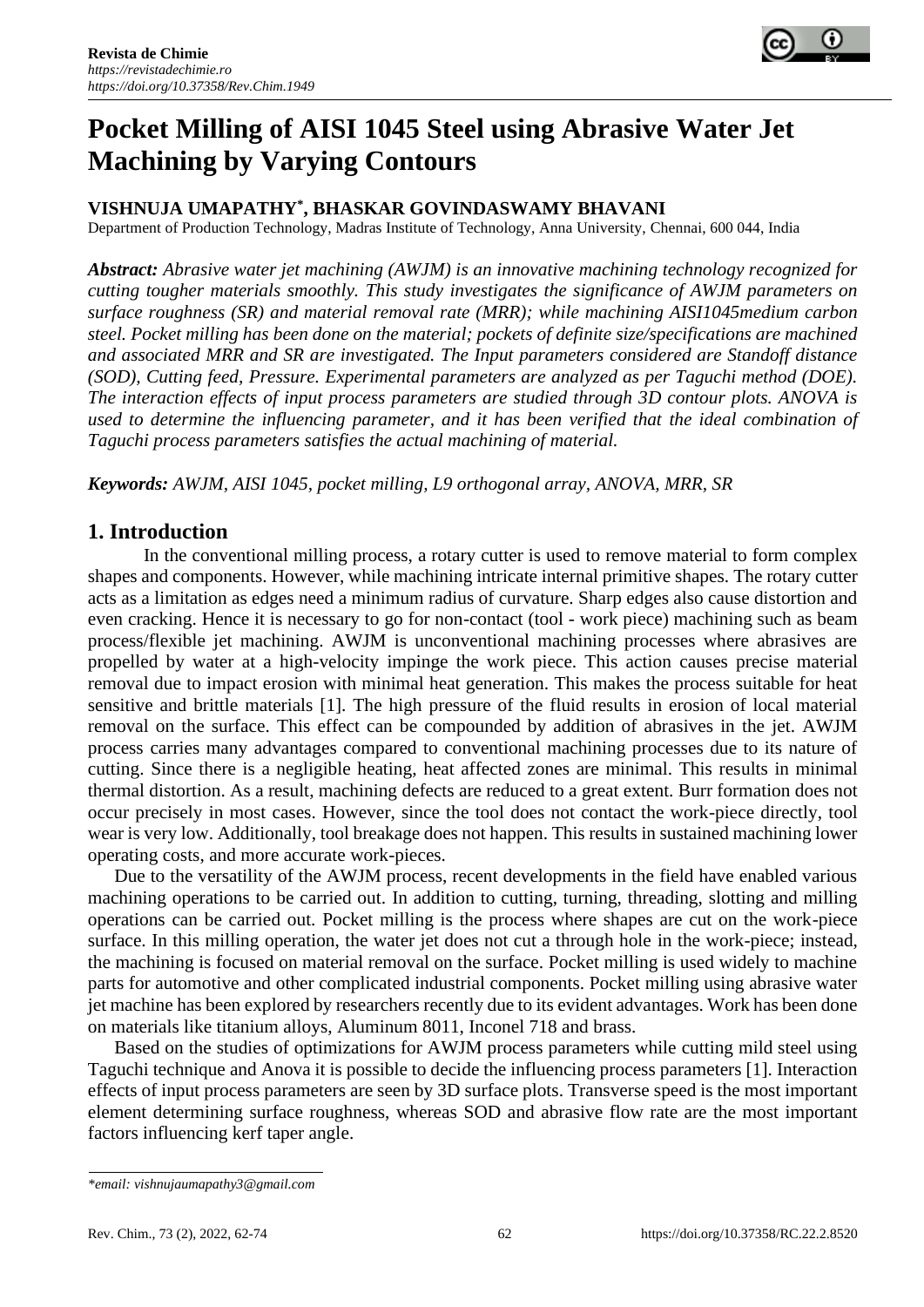

As per the blind pocket milling on Titanium alloy (Ti-6Al-4V), a rapid calibration method is used to optimize the pocket cutting in real-time [2]. As per the investigation on machining of high carbon high chromium steel material with variations on AWJM parameters with respect to MRR and SR. it founds that optimal combination of parameters that meet the real machining parameters of AISI D3 in actual practice [3].

Similarly optimization of process parameters for cutting elliptical pockets on AISI 304 materials, shows further percentage utilization of tool is developed to compare the different tool path strategies and aspect ratios [4]. The impact of step over and traverse peed on pocket milling of Inconel 825 material are affected by the Process parameters are performed in two strategies namely hatch strategy and Spiral strategy [5]. As per the building a novel numerical cutting model that incorporates fluid structure interaction. The mechanical and thermal impacts of the water jet on chip formation and fragmentation are ensured by this model, as illustrated by the numerical model [6].

The general process for blind pocket milling with AWJM on SS304 material. Pocket milling is carried out when the pressure of the jet is reduced, and the standoff distance is increased [7]. This ensures that material removal occurs on the surface instead of causing a through hole. The process parameters have been selected and an ANOVA analysis is carried out to ensure experiments are conducted in a systematic way. The impact of standoff distance and traverse speed has been discussed in detail. Tool traverse path and its effect on output parameters such as surface roughness have also been discussed. Experiments on dense silicon nitride materials by using AWJM. In this work silicon carbide grits (80 B. S) instead of garnet sand was used. Surface roughness of silicon nitride has been calculated [8].

As per the modeled the multiple particle impact on the erosion behaviour of titanium alloy in AWJM using FEA [9]. Author concluded experiments on AISI H13 die steel based on RSM by using central composite design to find significant parameter for surface roughness [10]. As per the investigation on abrasive recycling with and without screening of used abrasives. Recycled abrasives reduces kerf taper through improving the cut of the surface [11]. Developed a hybrid approach for selection of optimal process parameters in AWJM. This model forecasts the depth of cut for each given process parameter combination [12].

As per the experiments in rectangular pocket milling on C-37 steel by using AWJM. The depth of the pocket, the MRR, the erosion rate, and the depth of material removal per machining cycle all varied significantly [13]. Based on the studied machining parameters for processing metallic coated steel sheet with good kerf quality. Empirical models for kerf geometry are predicted [14]. The process for Inconel 718 material with variations introduced due to the mechanical properties of the material used [15]. Studies on planar surfaces, slots and profiles by using abrasive water jet milling [16]. Studies on deep hole drilling on brass by using AWJM, they found the optimal hole parameter by using grey taguchi and RSM method [17]. The machining process for titanium alloy to the unique mechanical properties of the material namely hardness, the machining parameters are varied [18].

From these observations, it is been observed that standard process parameters have not been optimized for steel materials. This paper aims to provide optimized process parameters for AISI 1045 material by using AWJM. The parameters are to be identified and ANOVA analysis is carried out with respect to output parameters. Further, we also need to study the effect of tool path and other variables on the output parameters.

## **2. Materials and methods**

## **2.1. Material**

AWJM is a non-conventional process and it has a versatile machining process. AWJM uses highpressure water to create a high-velocity stream with abrasive particles. The AISI 1045 steel was chosen for this investigation because it is frequently utilized in the automobile industry. The composition of AISI 1045 steel has been tested before the experiments and shown in Table 1.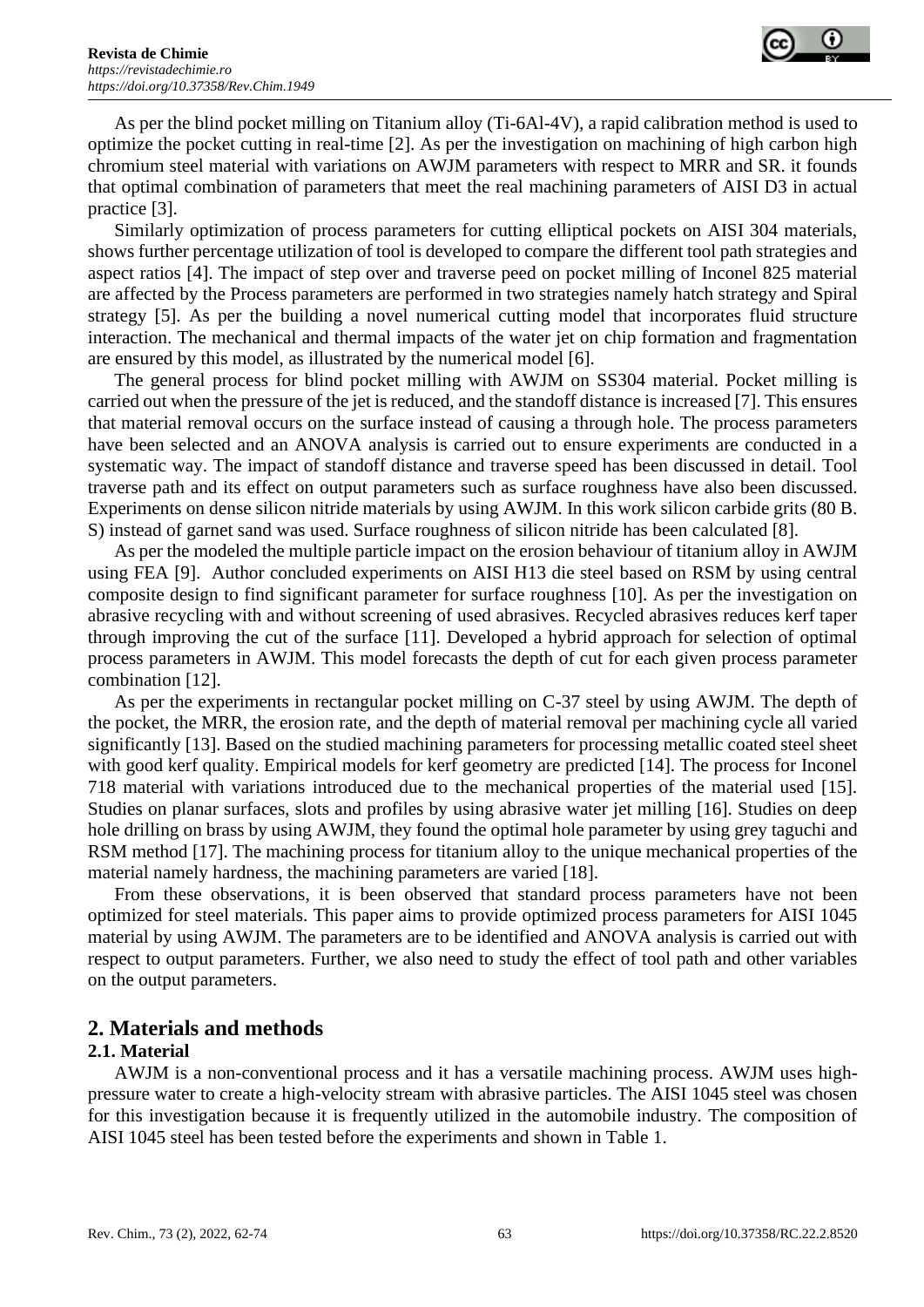

| <b>Table 1.</b> Alst 1049 steel chemical compositio |                |                |  |  |  |
|-----------------------------------------------------|----------------|----------------|--|--|--|
| S.no                                                | Element        | Content $(\%)$ |  |  |  |
|                                                     | Iron $(Fe)$    | 98.98          |  |  |  |
|                                                     | Carbon(C)      | 0.420          |  |  |  |
|                                                     | Manganese (Mn) | 0.60           |  |  |  |
|                                                     | Sulfur $(S)$   | 0.050          |  |  |  |
|                                                     | Phosphorus (P) | 0.040          |  |  |  |

#### **Table 1**. AISI 1045 steel chemical composition

#### **2.2. Experimental setup**

For Machining pockets with AISI 1045 steel of 100mm X 30mm with 10mm thickness is used, different shapes like square (15mm X 15mm), rectangle (30mm X 15mm), and circle ( $\emptyset$ 22) during experimentation. The setup consists of a CNC controlled AWJM machine to carry out the machining process. The machine is manufactured by OMAX Corporation, with a model number of 2626. The studies were conducted using Garnet Abrasive with an 80 mesh size. The unit has an active cutting head and direct drive pump. The cutting head is made up of a mixing chamber for water and 80 mesh abrasive garnet. It has a power capacity of 22KW, 415V, 50 Hz. The nozzle diameter is 70 microns. Jet impingement angle 90 $^{\circ}$ . The cutting area is 1168mm  $\times$ 787mm and works envelope with x-y cutting travel of 737mm×660mm.



**Figure 1.** a) Pockets in AISI 1045 with Square, Rectangle, and Circle, b) Abrasive water jet machining set up

## **2.3. Taguchi and ANOVA method**

In this study machining of AISI 1045 by AWJM, three control parameters such as Standoff distance, Cutting feed, Pressure are taken. By using Design of experiments control factors are optimized to L9 Orthogonal array [10,12]. These parameters are used to machine the material. Material removal rate and Surface Roughness are selected as responses. Taguchi DOE uses a 2-step optimization process. The signal-to-noise ratio is utilised in the first phase to find the control parameters that reduce variability. Step 2 determines the elements that have a significant effect on the mean while having a negligible effect on the signal-to-noise ratio [3, 8].

Based on Machine specification and considering the medium carbon steel on the machine the following levels are taken. The three input elements with three levels are recorded in Table 2 based on the trial-and-error approach and literature on various steels.

| S.No | Parameters            | evel <sup>1</sup> | evel 2 | ∟evel 3 |
|------|-----------------------|-------------------|--------|---------|
|      | $SOD$ (mm)            |                   | ن. 1   |         |
|      | Cutting Feed (mm/Min) | 30.60             | 16.46  | 7. I J  |
|      | Pressure (MPa)        | 35.163            | 49.642 | 59.984  |

**Table 2.** Input parameter level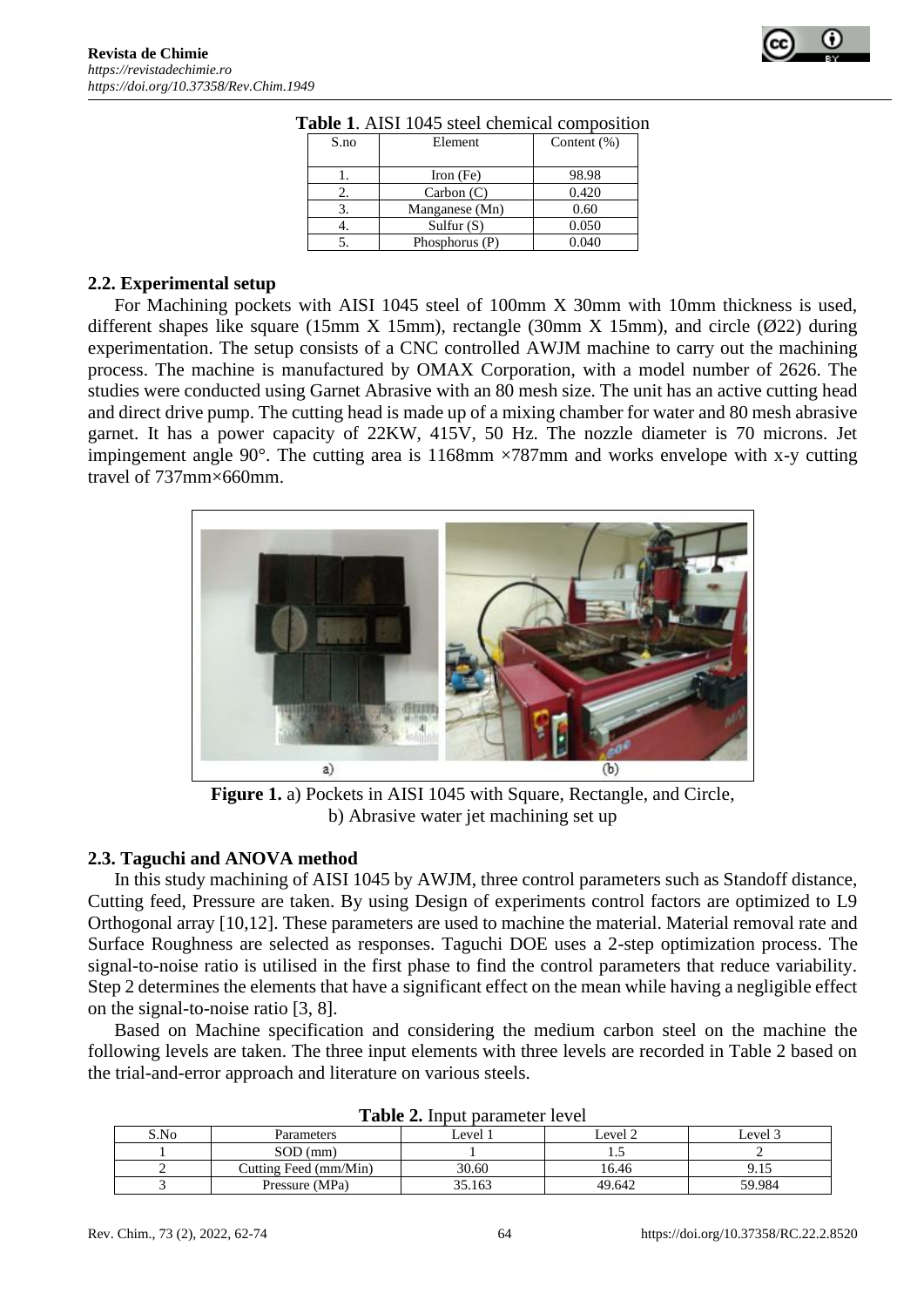|                |               |                     |          |                              | ັ              |           |
|----------------|---------------|---------------------|----------|------------------------------|----------------|-----------|
| Experiment No  | SOD (mm)      | <b>Cutting Feed</b> | Pressure | $MRR$ (mm <sup>3</sup> /min) | Surface        | Kerf      |
|                |               | (mm/min)            | (MPa)    |                              | roughness (um) | ratio(mm) |
|                |               | 30.60               | 35.163   | 2.4779                       | 2.05           | 0.01240   |
| $\overline{c}$ |               | 16.46               | 49.642   | 1.0725                       | 2.203          | 0.00963   |
| 3              |               | 9.15                | 59.984   | 0.6805                       | 2.133          | 0.00734   |
| 4              | 1.5           | 30.60               | 49.642   | 1.67                         | 2.25           | 0.00965   |
| 5              | 1.5           | 16.46               | 59.984   | 1.0552                       | 2.26           | 0.00964   |
| 6              | 1.5           | 9.15                | 35.163   | 0.6838                       | 1.993          | 0.00734   |
| $\mathbf{7}$   | 2             | 30.60               | 59.984   | 1.8212                       | 2.493          | 0.01056   |
| 8              | $\mathcal{D}$ | 16.46               | 35.163   | 1.1197                       | 2.033          | 0.00873   |
| 9              | 2             | 9.15                | 49.642   | 0.7408                       | 2.076          | 0.00459   |

**Table 3.** MRR and SR experimental results based on L9 orthogonal array

After the Experimental investigation of input Parameters, Different response Parameters like MRR and SR are Calculated and tabulated in Table 3. Surface average roughness is observed by Surfcorder SE1200 (µm) with cut off 0.80mm and M-speed 0.50mm/s along transverse and longitudinal directions to the machined sample.

The material removal rate is calculated by Eq. 1  $MRR = Weight difference (mm<sup>3</sup>)/Time (min)$  (1)

Kerf taper angle( $\Theta$ ) is calculated by Eq. 2 Kerf taper angle  $(\theta) = \tan^{-1} (W_t - W_d)/2t$  (2)

As the Kerf taper ratio is minute, it is negligible.

## **3. Results and discussions**

## **3.1. Surface roughness parameters through statistical analysis**

ANOVA is used to determine the significance of output parameters in relation to input parameters [1]. It uses the sum of squares a mathematical methodology to considerably analyze the variation of control parameters. For determine the importance of input parameters, the F test, p-value based on a 95 percent confidence level ( $p < 0.05$ ), and coefficient  $R^2$  determination are utilised. Stepwise regression analysis is used to eliminate the parameter's insignificant effect. Equation 3 shows a second order regression equation for surface roughness.

$$
SR = 1.368 + 0.0720SOD + 0.00889CF + 0.01085P.
$$
\n(3)

All exert a positive influence on Surface roughness. A rise in standoff distance will result in diffused beam causing in poor machining; a rise in Pressure with normal Incidence of Jet (90 deg impact) will deflect/rebounce causing poor cutting.

Regression Analysis for Surface roughnessin Statistical values

S=0.0640728, R-sq =89.44%, R-Sq (adj) =83.11%

Regression model (3) indicates low p value ( $p<0.05$ ) and high F value of 26.74; Table 5 shows that there is only a 0.004% probability that the value will occur owing to noise. Equation 3 evaluates the difference in anticipated and experimental values using the experimental data from Table 3. In terms of surface roughness, the mean absolute error is computed as 0.05. Similarly,  $R^2$ adj and  $R^2$ values are 83.11% and 89.44% respectively. The contribution of input parameters is listed in ANOVA Table 5.

Figure 2 shows that Ssurface roughness is more sensitive to feed and pressure. All the three parameters give a positive influence.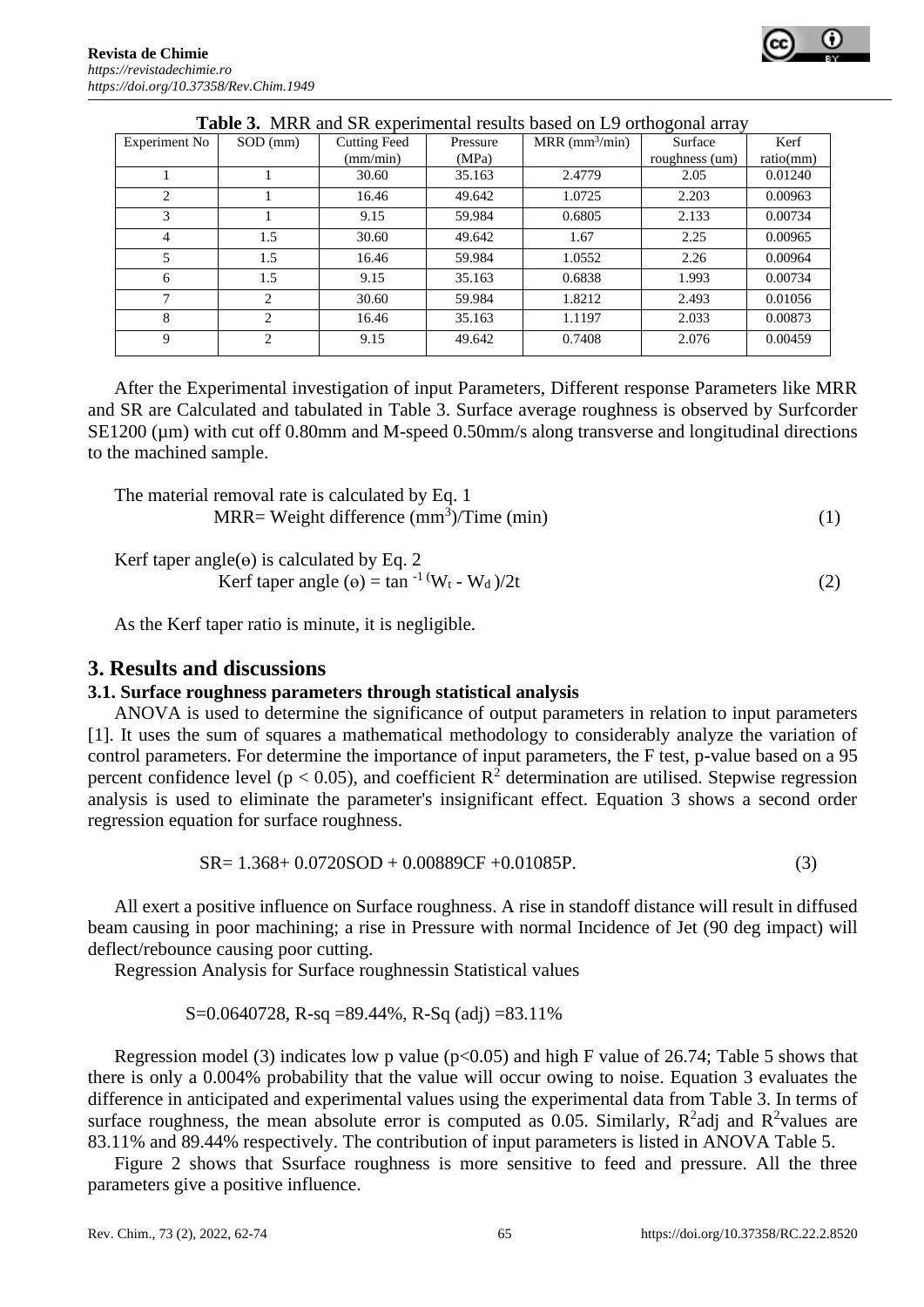



**Figure 2.** Main effect plot for means (Surface Roughness)

|  | <b>Table 4.</b> Means response table |
|--|--------------------------------------|
|--|--------------------------------------|

| $-$ 0000 - 0 $-$ 0 $-$ 0000 - 0000 - 0000 - 0000 - 0000 - 0000 - 0000 - 0000 - 0000 - 0000 - 0000 - 0000 - 0000 - 0000 - 0000 - 0000 - 0000 - 0000 - 0000 - 0000 - 0000 - 0000 - 0000 - 0000 - 0000 - 0000 - 0000 - 0000 - 00 |            |                       |                |  |  |  |
|-------------------------------------------------------------------------------------------------------------------------------------------------------------------------------------------------------------------------------|------------|-----------------------|----------------|--|--|--|
| level                                                                                                                                                                                                                         | $SOD$ (mm) | Cutting feed (mm/min) | Pressure (MPa) |  |  |  |
|                                                                                                                                                                                                                               | 2.129      |                       | 2.025          |  |  |  |
| 2.168                                                                                                                                                                                                                         |            | 2.165                 | 2.176          |  |  |  |
|                                                                                                                                                                                                                               | 2.201      | 2.264                 | 2.295          |  |  |  |
| Delta                                                                                                                                                                                                                         | 0.072      | 0.197                 | 0.270          |  |  |  |
| Rank                                                                                                                                                                                                                          |            |                       |                |  |  |  |

In Taguchi design [10], the mean is the average response for each combination of control factor levels. Figure 2 shows that surface roughness value is minimum when process parameters areSOD as 1mm, Cutting feed as 9.15 mm/min, Pressure as 35.163 MPa. Table 4 reveals that pressure is the most important factor for surface roughness, followed by CF and SOD. Surface roughness rises as pressure increases.

| $=$ $\cdots$ $\cdots$ $\cdots$ $\cdots$ $\cdots$<br>. |    |          |          |          |         |          |              |  |  |
|-------------------------------------------------------|----|----------|----------|----------|---------|----------|--------------|--|--|
| Source                                                | DF | Seq SS   | Adj SS   | Seq MS   | F-Value | P- value | Contribution |  |  |
|                                                       |    |          |          |          |         |          | (%)          |  |  |
| Regression                                            |    | 0.173925 | 0.173925 | 0.057975 | 14.12   | 0.007    | 89.44        |  |  |
| <b>SOD</b>                                            |    | 0.007776 | 0.007776 | 0.007776 | .89     | 0.227    | 4.00         |  |  |
| CF                                                    |    | 0.056371 | 0.056371 | 0.056371 | 13.73   | 0.014    | 28.99        |  |  |
| D                                                     |    | 0.109778 | 0.109778 | 0.109778 | 26.74   | 0.004    | 56.46        |  |  |
| Error                                                 |    | 0.020527 | 0.20527  | 0.004105 |         |          | 10.56        |  |  |
| Total                                                 |    | 0.194452 |          |          |         |          | 100.00       |  |  |

**Table 5.** Surface roughness analysis of variance table



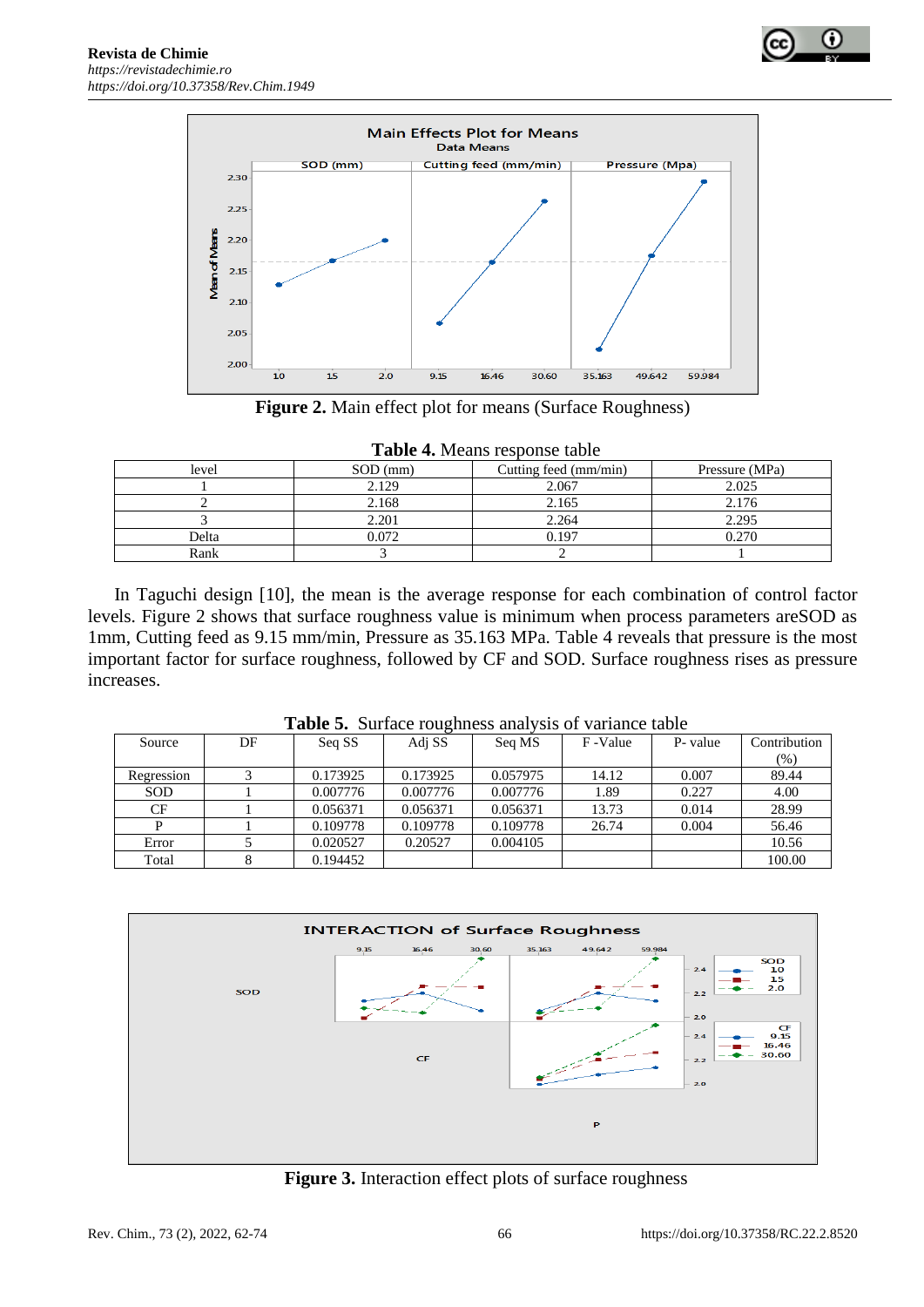

From Figure 3: Interaction effect plots for surface roughness indicates that interactions are present between all the three factors as lines are not parallel. Interaction between SOD and CF indicates that SOD doesn't vary much when compared to CF, as SOD increases cutting feed varies. Interaction between SOD and P indicates that SOD has only minor difference and pressure has maximum variations. Interaction between CF and P indicates that lower pressure the value of  $R_a$  is almost the same. Interactions of SOD, P & CF for response Surface roughness are shown. It is perceived that the most governing factor is pressure among all the control factors.

With minimum SOD Surface roughness tends to marginally vary and drop with increased feed. However, with increasing SOD Surface roughness tends to rise with feed. Similar trend is seen with SOD-P interaction, with CF-P interaction, with increasing CF for a given Pressure, Surface roughness increases. Mostly Surface roughness increases with all feeds.





a. with low CF for all standoff distance surface roughness is low. Increased sod and CF lead to higher order surface roughness.

b. with Lower SOD Surface roughness is smaller with increased Pressure Surface roughness increases.

c. with low Pressure Surface roughness drops down with Cutting feed, with increased Pressure and CF, Surface roughness increases.

Figure 4a-c depicts the interaction result of two parameters, which are shown graphically using 3D contour plots. Figure 4a depicts standoff distance vs cutting feed while keeping pressure at the mid value of 49.642Mpa. As the standoff distance and cutting feed are reduced, the surface roughness decreases. Surface roughness rises as the Standoff distance and cutting feed are increased. As the standoff distance rises, the driving force of particles impacting with the work-piece rises, resulting in uneven peaks on the machined surface. In Figure 4b shows the combination of Pressure and SOD at constant Cutting feed 36.46(mm/min). Minimum surface Roughness is observed at lower SOD and higher pressure and vice versa. In Figure 4c Cutting feed is shown versus Pressure by keeping Standoff distance as constant at 1.5mm. When the pressure is high and the cutting feed is low, the surface roughness increases, and vice versa.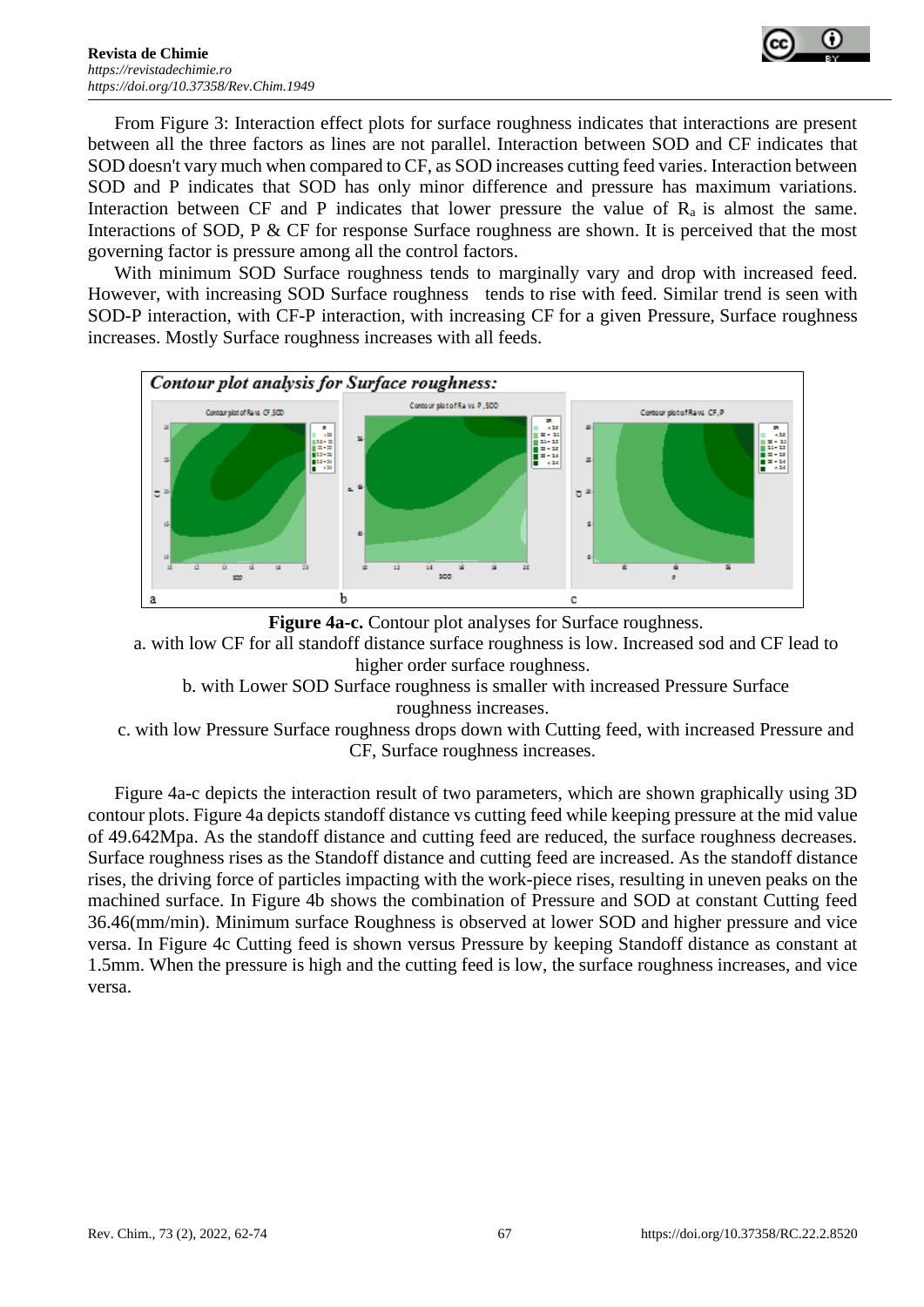



**Figure 5.** Residual plots for Surface roughness

Surface Roughness is depicted in Figure 5. A normal probability plot, residual vs fits, a histogram for residuals, and residuals versus experimental values are all included in the residual plot. The graphs show that the data follows a normal distribution, with residuals closely following a line in a normal probability graph. Between the measured and estimated values of surface roughness a good correlation is observed.

## **3.2. Material Removal Rate (MRR) parameters through statistical analysis**

Similarly, in the case of MRR, a Mathematical model sum of squares is utilised to examine the modification of control parameters considerably. Table 7 displays the influencing parameters based on their p and F values. The obtained F value of 56.70 and p value 0.001 are indicating that regression model is significant. By using F test and P test based on the confidence level of 95% ( $P < 0.05$ ) the significance of input parameters is investigated and determination of coefficient  $R^2$  A second –order regression equation for MRR is presented in Equation 4. Table 3 contains the experimental data used to distinguish between observed and predicted values in Equation 4. The mean absolute error (MSE) for MRR is computed as 0.275. Similarly,  $R^2$  adj and  $R^2$  values are 87.68% and 92.30% respectively. Equation 4 shows the regression equation for MRR.

Regression Analysis for MRR in Statistical values

$$
S = 0.214983 \quad R-Sq = 92.30\% \quad R-Sq(adj) = 87.68\%
$$

Regression Equation

$$
MRR = 0.893 - 0.183SOD + 0.06060 CF - 0.01028 P
$$
 (4)

A rise in SOD and P leads to a drop-in material removal rate. A rise in SODi. e diffused beam and increasing Pressure can lead to drop-in material removal rate. Both standoff distance and pressure have negative influence on MRR.

Figure 6 above shows that MRR value is high when the process parameters are SOD 1mm, cutting feed 30.60 mm/min, Pressure 35.163Mpa. Table 6 below shows that Cutting feed has the most significant factor for surface roughness than SOD and Pressure. As the Cutting feed increases, MRR maximizes. As Pressure and SOD decreases MRR increases.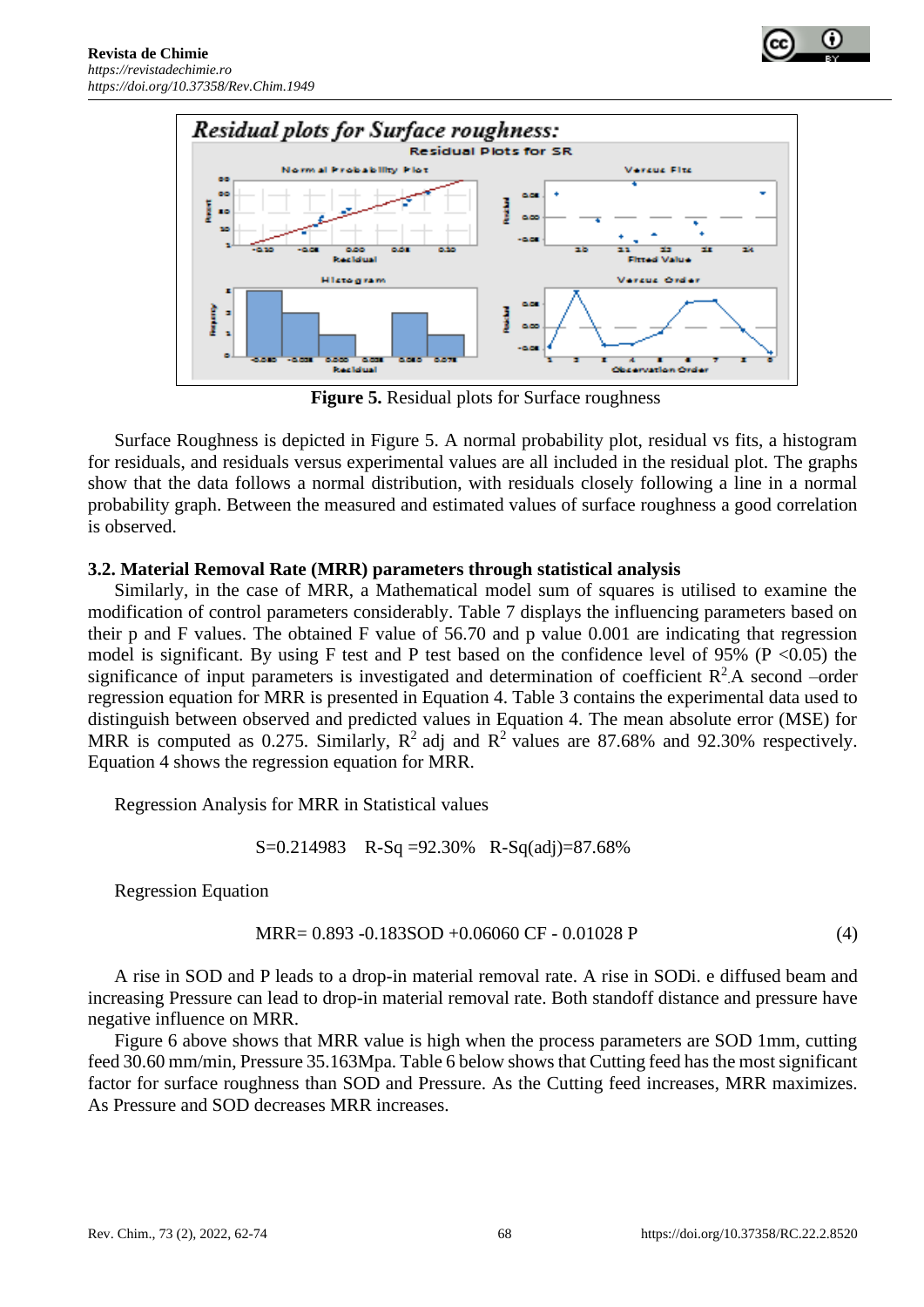



**Figure 6.** Main effect plot for means (MRR)

| <b>Table 6.</b> Response table for means (MRR) |  |  |
|------------------------------------------------|--|--|
|------------------------------------------------|--|--|

| Level  | $SOD$ (mm) | Cutting Feed (mm/min) | Pressure (Mpa) |  |  |  |  |
|--------|------------|-----------------------|----------------|--|--|--|--|
| 1.4103 |            | 0.7017                | 1.4271         |  |  |  |  |
|        | 1.1363     | 1.0825                | 1.1611         |  |  |  |  |
|        | 1.2272     | 1.9897                | 1.1856         |  |  |  |  |
| Delta  | 0.2740     | 1.2880                | 0.2660         |  |  |  |  |
| Rank   |            |                       |                |  |  |  |  |

**Table 7.** Analysis of variance table for MRR

| Source     | DF | Sea SS  | Adi SS  | Seq MS  | F-Value | P-Value | Contribution $(\%)$ |
|------------|----|---------|---------|---------|---------|---------|---------------------|
| Regression |    | 2.76938 | 2.76938 | 0.92313 | 19.97   | 0.003   | 92.30               |
| SOD        |    | 0.05027 | 0.05027 | 0.05027 | .09     | 0.345   | 1.68                |
| CF         |    | 2.62045 | 2.62045 | 2.62045 | 56.70   | 0.001   | 87.33               |
|            |    | 0.09866 | 0.09866 | 0.09866 | 2.13    | 0.204   | 3.29                |
| Error      |    | 0.23109 | 0.23109 | 0.04622 |         |         | 7.70                |
| Total      |    | 3.00047 |         |         |         |         | 100.00              |



**Figure 7.** Interaction plots of MRR

Figure 7 SOD - CF interaction low sod with CF material removal rate increases, with 1.5 and 2mm SOD mixed mode of interaction can be seen.

SOD - P interaction minimum SOD with minimum material removal rate drops down, with higher SOD material removal rate tends to rise with increased Pressure.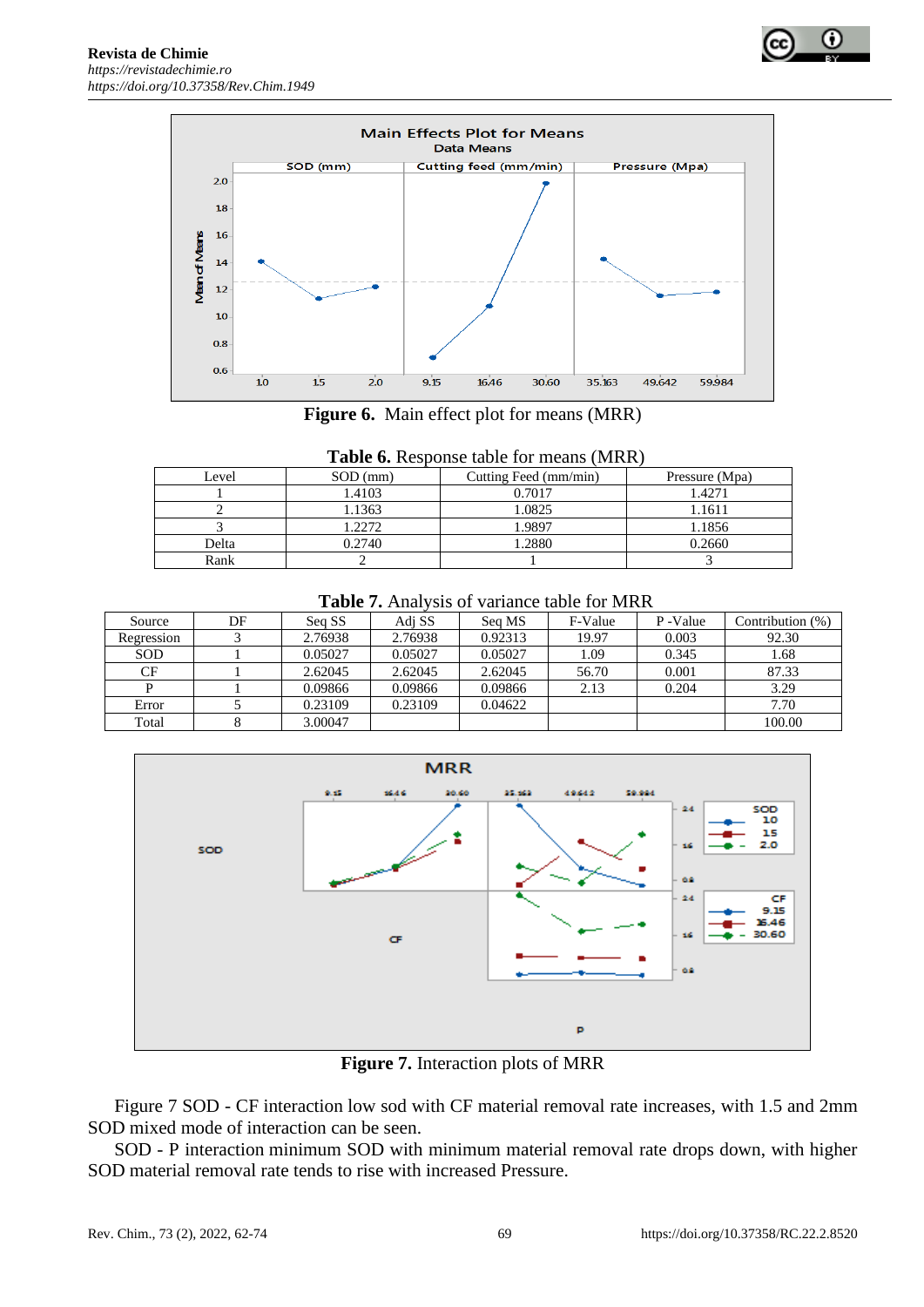

CF- P interaction up to medium CF material removal rate increases with P with higher CF material removal rate tends to drop down with Pressure.

Figure 7 above shows the interaction plots of MRR with Input parameters. Interaction between CF and SOD indicates that SOD doesn't vary much when compared to cutting feed. As the SOD increases cutting feed increases. As the cutting feed increases, pressure also varies. There is a variation between pressure and SOD when SOD increases, pressure decreases. It is perceived that the most governing factor is cutting feed among all control factors.

#### **Contour plot analysis for MRR**

Figure 8a-c indicates the interaction effect of two parameters with respect to MRR are graphically represented using 3D contour plots. Figure 8a shows standoff distance versus cutting feed when Pressure is set to the middle value of 49.642Mpa. Material removal rate increases as standoff distance decreases and cutting feed increases. Similarly, MRR decreases with increasing Standoff distance and decreasing cutting feed. The driving force of particles impacting with the workpiece reduces as the standoff distance rises, resulting in uneven peaks on the machined surface. In Figure 8b Cutting feed is shown versus Pressure by keeping Standoff distance as constant at 1.5mm. When the pressure is high and the cutting feed is low, the MRR decreases, and vice versa. In Figure 8c shows the combination of Pressure and SOD at constant Cutting feed 36.46 (mm/min). Minimum MRR is observed at lower SOD and higher pressure and vice versa.

Figure 8 only with higher CF material removal rate is influenced (8a) with higher feed increased material removal rate can be seen Figure 8b.



**Figure 8a-c.** Contour plots for MRR with Respect to input parameters

Figure 9 depicts the MRR residual plot with the Normal probability plot, Residual versus fits, histogram versus residuals, and residuals versus experimental values. The graph indicates that the measured and estimated values have a good relationship. The residual information is represented as a histogram. Experimental data vs. residual data, which is scattered between the zero and nonzero lines.

It is also seen that a reduction in material removal rate is associated with a rise in roughness. Unlike the case of conventional chip removal cutting process a reduction in material removal ratefor water jet cutting could be associated with roughened texture possibly due to partial material removal.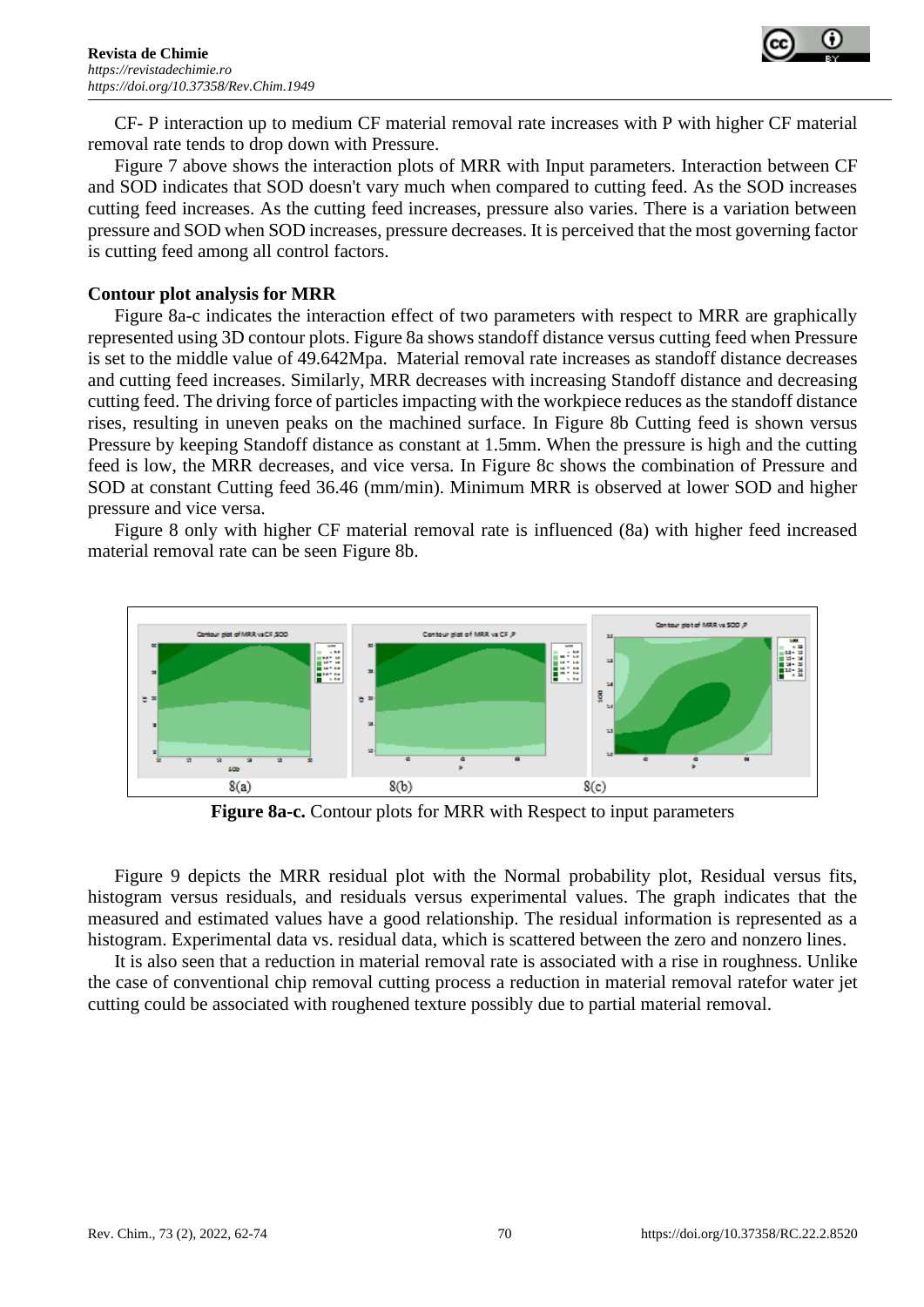



**Figure 9.** Residual plots for MRR

## **3.3. RSM optimization**

The optimization plot depicts the effects of the variables on the predicted answers. Each variable is represented by a column in the optimization. The top row displays the composite desirability. A row for each response variable is given below the composite desirability. Cells indicate how one of the factors affects the related response variable or composite desirability, while the other variables remain constant [17].

The predicted response (y) at the current variable settings and the individual desirability score are shown to the left of each response row. The composite desirability (D) is shown in the top row and upper left corner. The used parameters are represented by vertical red lines on the graph. The current response values are represented by horizontal blue lines. Grey areas denote areas where the matching response is undesirable. RSM desirability function is used for optimization of response factors (SR, MRR). In the desirability technique, all response values are converted into a non-dimensional desirability value (d) that ranges from 0 to 1.

| $ \frac{1}{2}$ $\frac{1}{2}$ $\frac{1}{2}$ $\frac{1}{2}$ $\frac{1}{2}$ $\frac{1}{2}$ $\frac{1}{2}$ $\frac{1}{2}$ $\frac{1}{2}$ $\frac{1}{2}$ $\frac{1}{2}$ $\frac{1}{2}$ $\frac{1}{2}$ $\frac{1}{2}$ $\frac{1}{2}$ $\frac{1}{2}$ $\frac{1}{2}$ $\frac{1}{2}$ $\frac{1}{2}$ $\frac{1}{2}$ $\frac{1}{2}$ $\frac{1}{2$<br>------------- |          |             |             |  |  |  |  |
|--------------------------------------------------------------------------------------------------------------------------------------------------------------------------------------------------------------------------------------------------------------------------------------------------------------------------------------|----------|-------------|-------------|--|--|--|--|
| Input parameter/Response                                                                                                                                                                                                                                                                                                             | Goal     | Lower Limit | Upper Limit |  |  |  |  |
| Standoff distance (mm)                                                                                                                                                                                                                                                                                                               | In range |             |             |  |  |  |  |
| Cutting Feed (mm/min)                                                                                                                                                                                                                                                                                                                | In range | 9.15        | 30.60       |  |  |  |  |
| Pressure (Mpa)                                                                                                                                                                                                                                                                                                                       | In range | 35.163      | 59.984      |  |  |  |  |
| Surface Roughness $(\mu m)$                                                                                                                                                                                                                                                                                                          | Minimize | 1.993       | 2.493       |  |  |  |  |
| Material removal rate (MRR)                                                                                                                                                                                                                                                                                                          | Maximize | 0.6805      | 2.4779      |  |  |  |  |

**Table 8.** RSM-optimized range of AWJM machining parameters

Response optimization plot: In Figure 10 optimization plot shows the variable effects of the predicted responses. The composite desirability of these two responses is 0.8583 [1, 17]. From the optimization plot it predicts that SOD (1mm), CF (30.60 mm/min), P (35.163Mpa) is chosen for machining of pockets. Using the optimal input parameters identified in the previous section, pocket milling was carried out on AISI 1045 material using Abrasive water Jet machine. Three geometries were machined; square, rectangle, and a circle. As complex geometries can be machined with a combination of these shapes, they were selected. The pocket dimensions are specified in Table 9.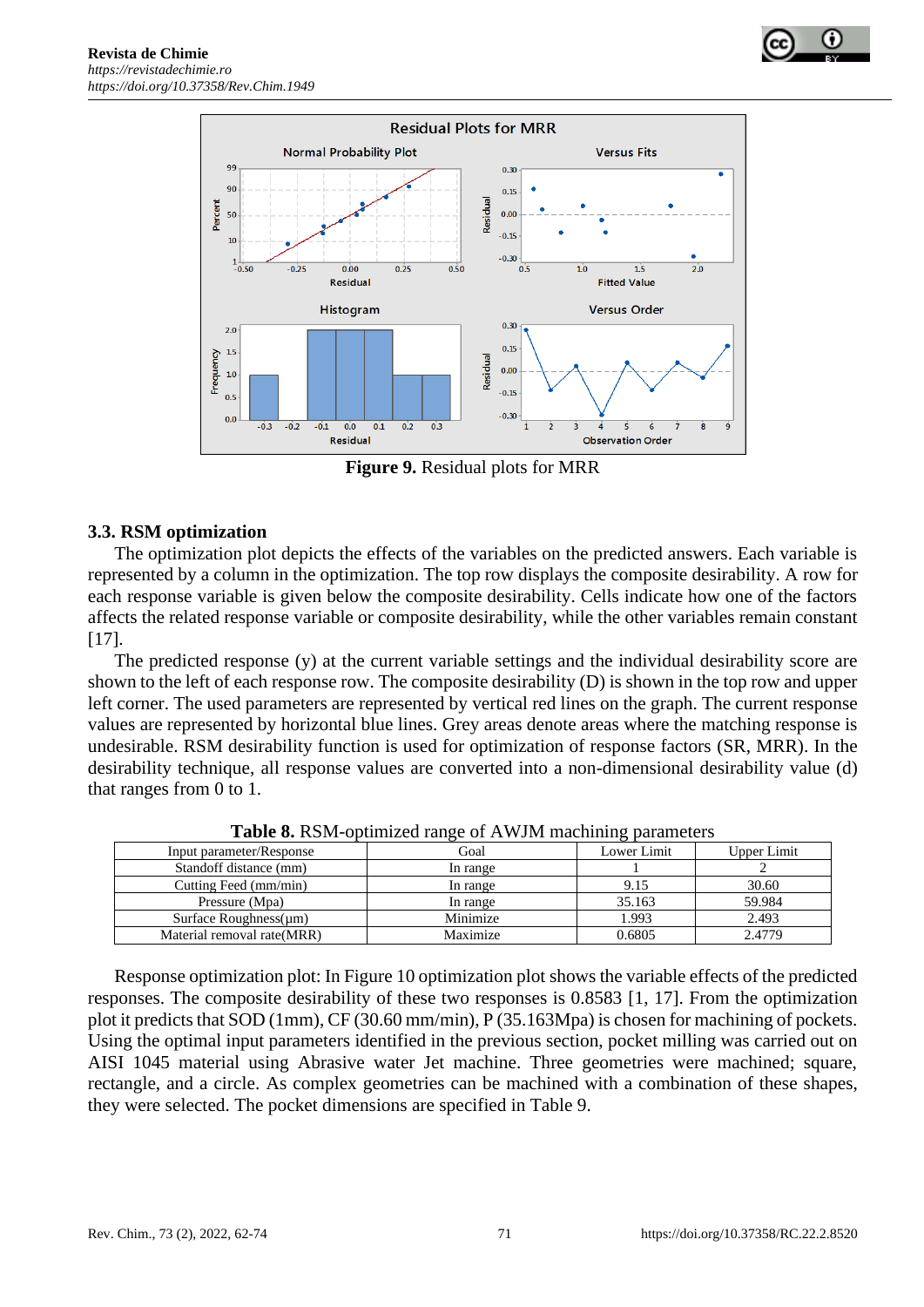

| <b>Table 9.</b> Pocket dimensions |           |                |  |  |  |
|-----------------------------------|-----------|----------------|--|--|--|
| S. No.                            | Shape     | Dimensions     |  |  |  |
|                                   | Square    | $15mm*15mm$    |  |  |  |
|                                   | Rectangle | $30mm*15mm$    |  |  |  |
|                                   | Circle    | $\varphi$ 22mm |  |  |  |



**Figure 10**. Response optimization plot

The MRR and SR for the work pieces are listed in Table 10.

| TUDIC TOI MINN UNG DINTOI CUCH WIIN DICCC |             |                     |                                |             |                   |                              |  |  |  |
|-------------------------------------------|-------------|---------------------|--------------------------------|-------------|-------------------|------------------------------|--|--|--|
| S. No.                                    | Shape       | Machining time, min | Mass of material<br>removed, g | $SR, \mu m$ | Abrasive Oty      | $MRR$ , mm <sup>3</sup> /min |  |  |  |
|                                           | Square      | .402                | 4.820                          | 2.33        | $0.48 \text{ kg}$ | 3.4379                       |  |  |  |
|                                           | Rectangular | 2.757               | 9.692                          | 2.24        | $0.97$ kg         | 3.5154                       |  |  |  |
|                                           | Circle      | .543                | 4.886                          | 2.28        | $0.53 \text{ kg}$ | 3.1665                       |  |  |  |

**Table 10.** MRR and SR for each wrk piece

The pocket depth for each workpiece and tool path transverse length are tabulated in Table 11.

| <b>THEIR TIP I</b> OCKCE DODIN AND TOOI DAMI HAVE ICHEMI |             |                  |                   |
|----------------------------------------------------------|-------------|------------------|-------------------|
| S. No.                                                   | Shape       | Pocket Depth, mm | Travel length, mm |
|                                                          | Suare       | 2.74             | 600.20            |
|                                                          | Rectangular | 2.82             | 1216.00           |
|                                                          | Circle      | .63              | 788.16            |

**Table 11.** Pocket Depth and Tool path travel length

A raster tool path with an overlap of 75% is considered. This overlap has experimentally proven to reduce surface roughness [5,7]. The machine's traverse rate slows down in locations where the jet changes direction due to the machine's dynamics. Because of the aforementioned occurrence, the depth at the corners is significantly increased as a result of this deceleration.

# **4. Conclusions**

The current research examines the influence of various process parameters on response parameters when machining AISI 1045 steel. For assess the significance of the proposed model, Taguchi and ANOVA are utilised. Multi-objective RSM technique Response optimization plot is used to draw the required results.

The most significant parameter for surface roughness is pressure, while the most significant parameter for material removal rate is cutting feed.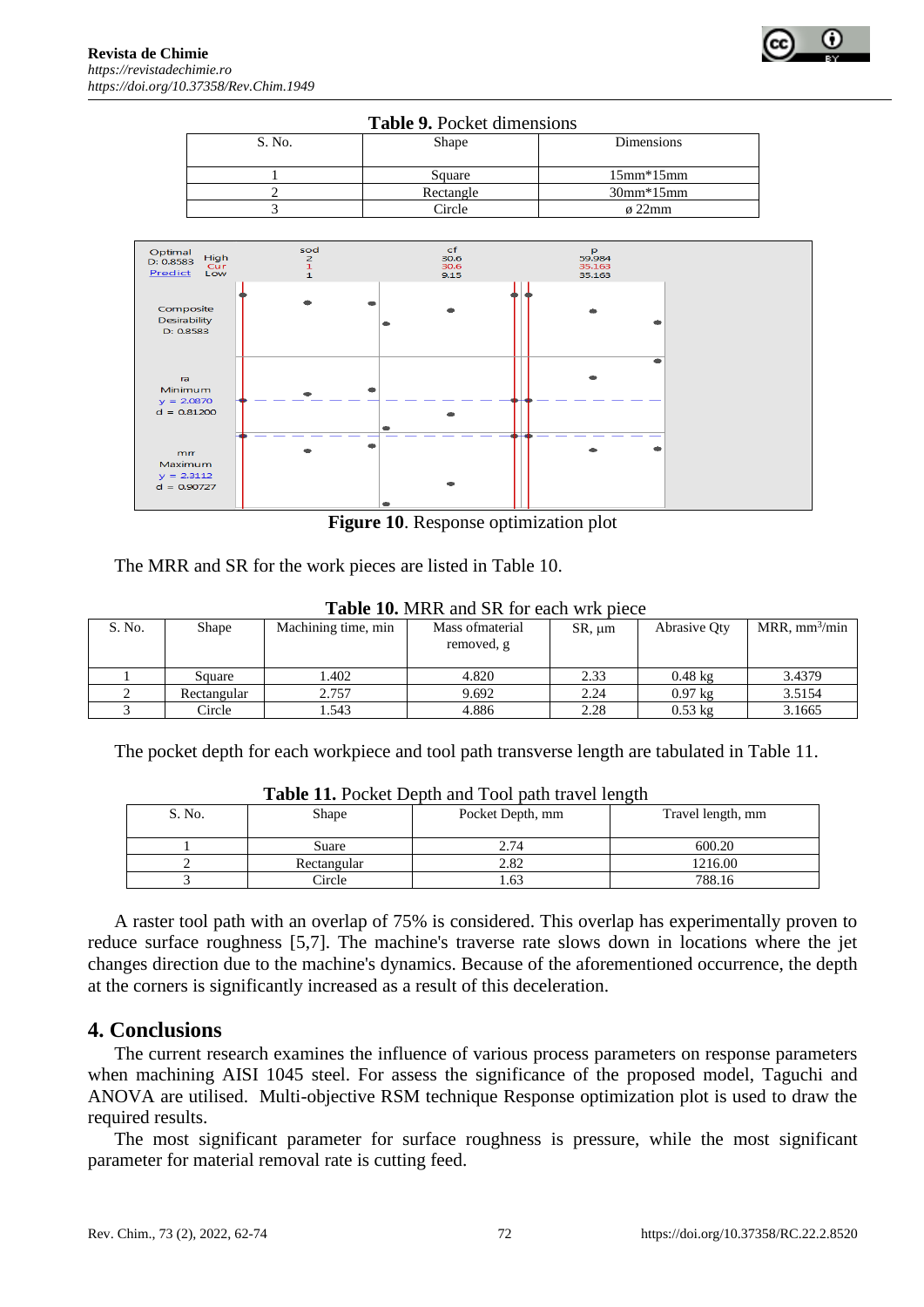

Surface roughness and Material Removal Rate have mean absolute errors (MSE) of 0.04 and 0.27, respectively. Also,  $R^2$  and  $R^2$  adj values for surface roughness and MRR are 89.44;83.11 and 92.60; 87.68 % respectively. As a result, there is a strong correlation between experimental and anticipated results.

The Main effect plot and the 3D contour analysis plots are used for analyze the effects of process parameters. Standoff distance is comparatively less significant than Cutting feed and Pressure.

The Optimum values of SOD, CF, and P are 1mm, 30.60 mm/min, 35.163 Mpa respectively. Multiobjective optimization using RSM is used to minimize surface roughness and maximize MRR, yielding a composite desirability of 0.8583.

The confirmation test is run with the best values that yielded the best results. Pockets of different shapes were machined successfully using Transverse path with an overlap of 75%. Pockets were machined to a depth of 2.82mm approximately. Experimental and predicted values are correlated. Future work can be done on changing the tool path strategies, Optimization of power consumption.

## **References**

1. PARIKSHIT A. DUMHARE, SHIKHA DUBEY, YOGESH V. DESHPANDE (2018), Modeling and multi-objective optimization of surface roughness and Kerf taper angle in abrasive water jet machining. Journal of the Brazilian Society of Mechanical Sciences and Engineering **40**: 259.

2.VAN HUNG BUI, PATRICK GILLES, TAREK SULTAN, GUILLAUME COHEN., 2017, A new cutting depth model with rapid calibration in abrasive water jet machining of titanium alloy. International journal of manufacturing Technology **93**:1449-1512.

3.SUDHAKARR.LOHAR., PRAVIN R. KUBAE., 2017, Investigation of effect of Abrasive water jet machining process parameters on performance characteristics of High carbon High chromium Steel. International Advanced Research Journal in science, Engineering and Technology, 2393-8021.

4.D.D. PATEL, HARDIKKUMARRASIKALDODIYA, D.L. LALWANI., 2016, Experimental investigation of CNC machining of elliptical pockets on AISI 304 stainless steel.Int.J. Experimental Design and Process Optimization, Vol. **5**, Nos.1/2.

5.U.GOWTH A.M., BASAWARAJS.HASU, G. CHAKRAVERTI, M. KANTHABABU., 2016, Experimental Investigation of Pocket milling on Inconel 825 using Abrasive water jet machining. International Journal of current Engineering and Technology, 2277-4106.

6.Y. AHED, C. ROBERT, G. GERMAIN, A. AMAR., 2016, Development of a numerical model for the understanding of the chip formation in high-pressure water jet assisted machining. Finite element in analysis and Design **108**, 1-8.

7.T.V.K. GUPTA, J. RAM KUMAR, PUNEETTANDON, N.S. VYAS., 2013, Role of process parameters on Pocket milling with Abrasive Water jet Machining Technique. International Journal of Mechanical and Mechatronics Engineering vol:**7**, No.10.

8. DEBASISH GHOSH, PROBALK DAS, B. DOLOI., 2014. Parametric studies of abrasive water jet cutting on surface roughness of silicon nitride materials. All India Manufacturing Technology, Design and Research Conference, IIT Guwahati, Assam, India.

9.NARESH KUMAR, MUKULSHUKLA., 2012, Finite element analysis of multi - particle impact on erosion in abrasive water jet machining of titanium alloy. Journal of computational and applied Mathematics **236**, 4600-4610.

10.ANKUSH SHARMA, D.I. LALWANI., 2013, Experimental investigation of process parameters influence on surface roughness in abrasive water jet machining of AISI H13 die steel. Proceedings of conference on Intelligent, Robotics, Automation and Manufacturing 333-341.

11.M. KANTHABABU, O.V. KRISHNAIAHCHETTY., 2003, A study on recycling of abrasives in abrasive water jet machining Wear **254**, 763-773.

12.P. SITARAMA CHAKRAVARTHY, N. RAMESH BABU., 2000, A hybrid approach for selection of optimal process parameters in abrasive water jet cutting. ProcInstnMechEngrs Vol **214** Part B 781- 791.